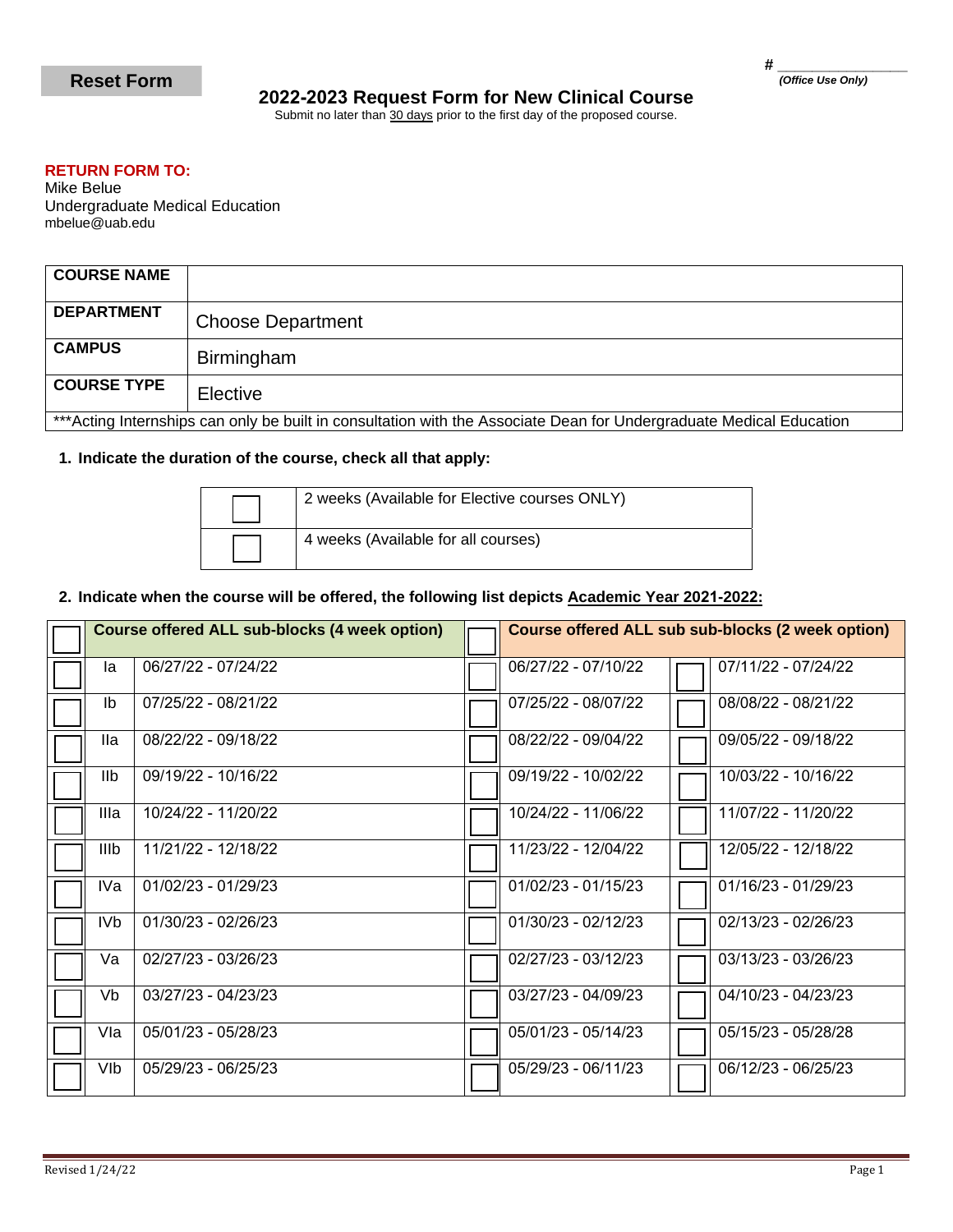#### **3. State course capacity:**

| <b>Minimum</b> | <b>Maximum</b> |  |
|----------------|----------------|--|
| No Minimum     | No Maximun     |  |

**4. If this is a one-time experience for a single student or is student-designed, include student name(s) below:** STUDENT(S):

#### **5. Clerkship Prerequisites for this course should be:**



#### **6. Facility and Location:**

- a. Where should the student(s) report on the first day: Building: Room: Room: Time:
- **7. Course Description & Format** (details of designated course specialty & learning activities available to student):
- 8. Learning Objectives (Guidelines for writing learning objectives [http://usagso-sg.tripod.com/22\\_learning\\_objectives.pdf](http://usagso-sg.tripod.com/22_learning_objectives.pdf)):
- **9. Requirements** (The student requirements must align with the overall learning objectives):

**10. Assessment** (How will you verify the student has met the course objectives?)

**11. General schedule of planned activities**